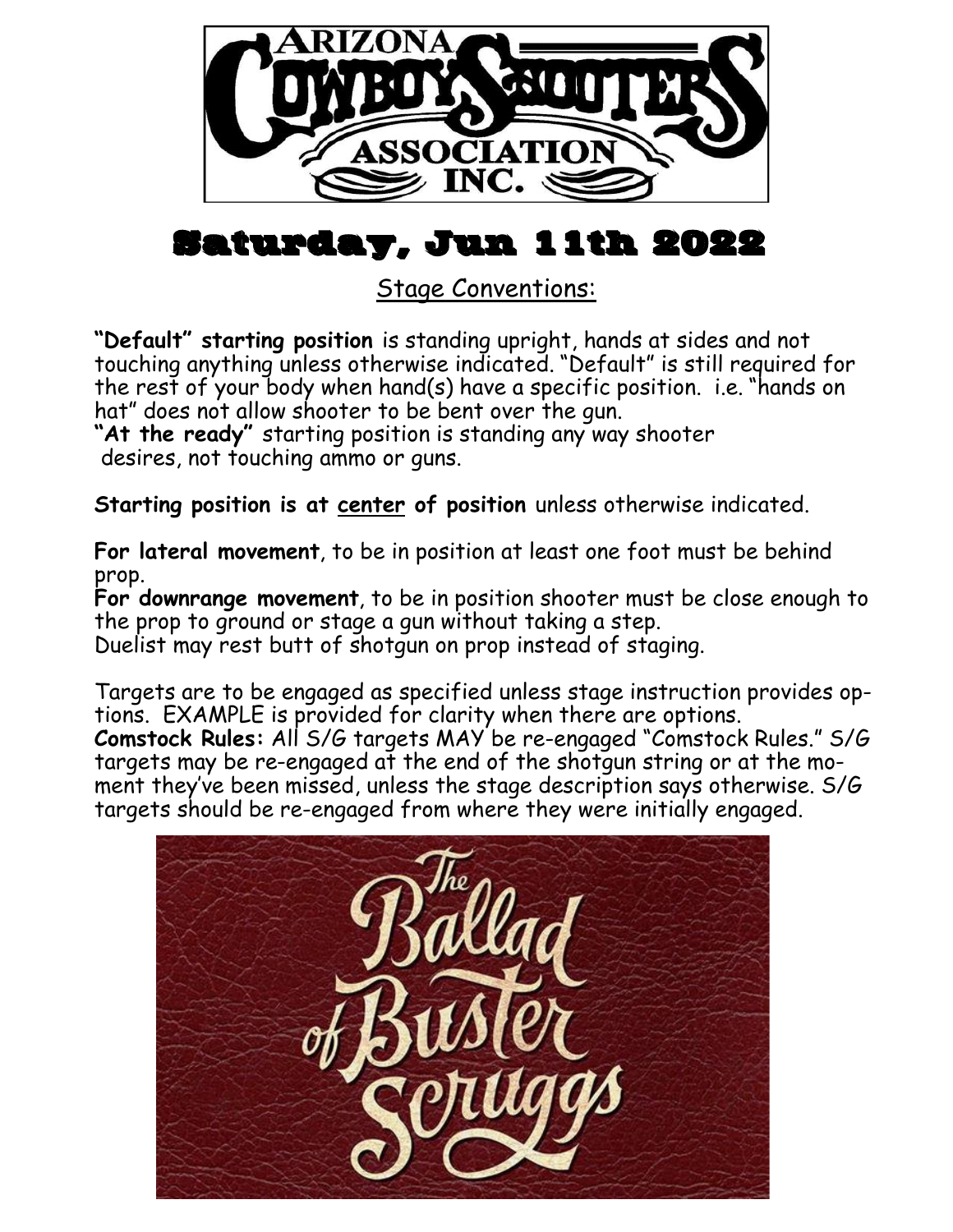



Gun sequence is shooters choice, rifle may not be last. Shooter starts at position of choice with hands at low surrender. Rifle loaded with 10 rounds staged at position 2. Open and empty shotgun staged anywhere safely. Pistols loaded with 5 rounds each and holstered.

When ready, shooter says: "Dont let my white duds and pleasant demeanor fool you" ATB from position 1 with pistols engage the 4 circles in a progressive sweep starting on either end. At position 2 with rifle repeat as per pistol instructions on the 4

squares and from position 3 engage the 4 shotgun targets in any order.

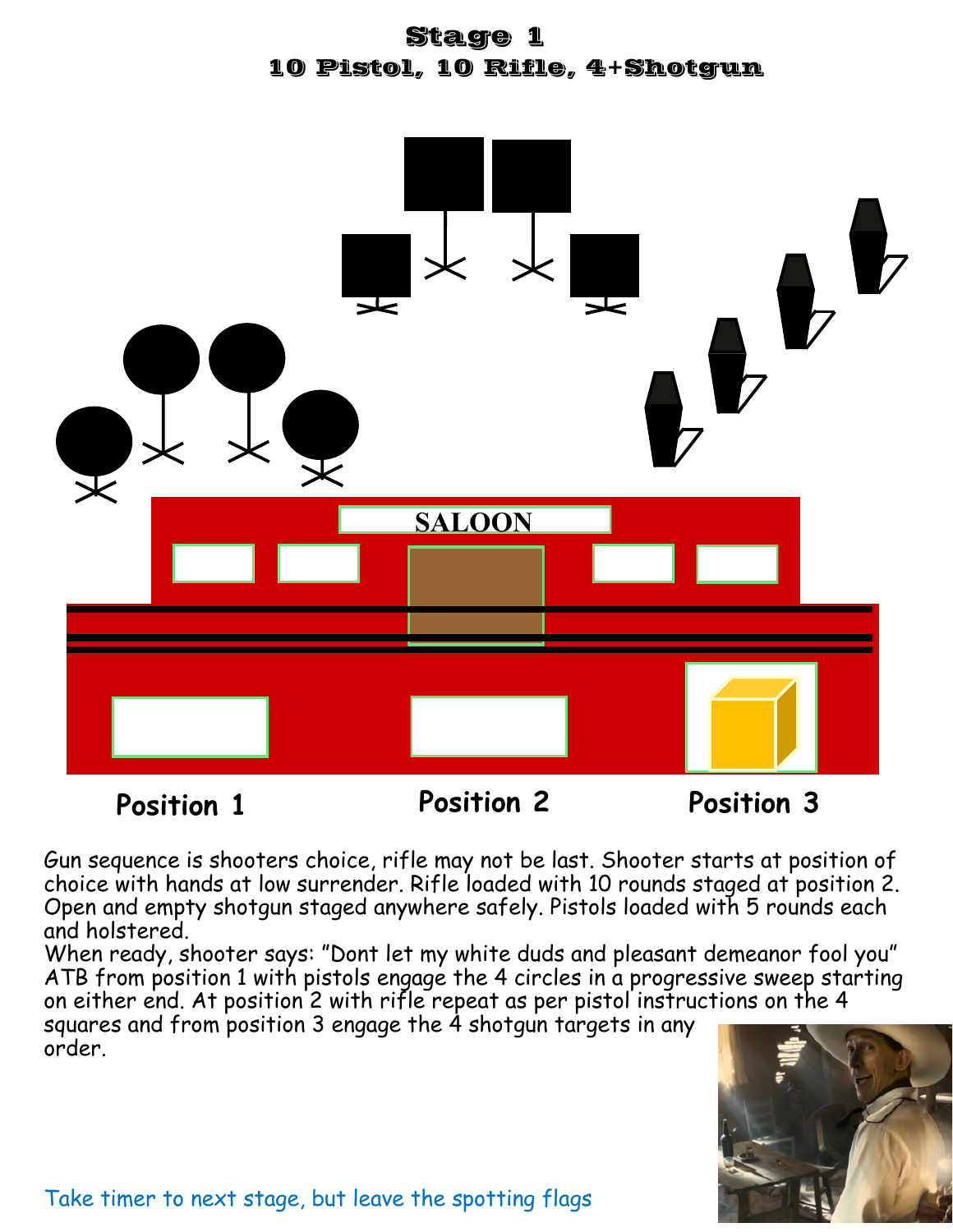



**Position 1 Position 2 Position 3**

Gun sequence is Rifle  $\sim$  SG  $\sim$  pistols OR Rifle  $\sim$  Pistols  $\sim$  SG. Shooter starts at position 2 rifle loaded with 10 rounds in hands. Open and empty shotgun staged anywhere safely. Pistols loaded with 5 rounds each and holstered.

To signify ready, shooter says: "Whiskey's illegal. This is a dry county" ATB from position 2 with rifle place a single round on each of the 2 squares at the back and double tap sweep all four squares starting on either end. At position 1 with pistols repeat as per rifle instructions on the 4 circles and from

position 3 engage the 4 shotgun targets in any order. May start with the sweep or with the back 2 targets



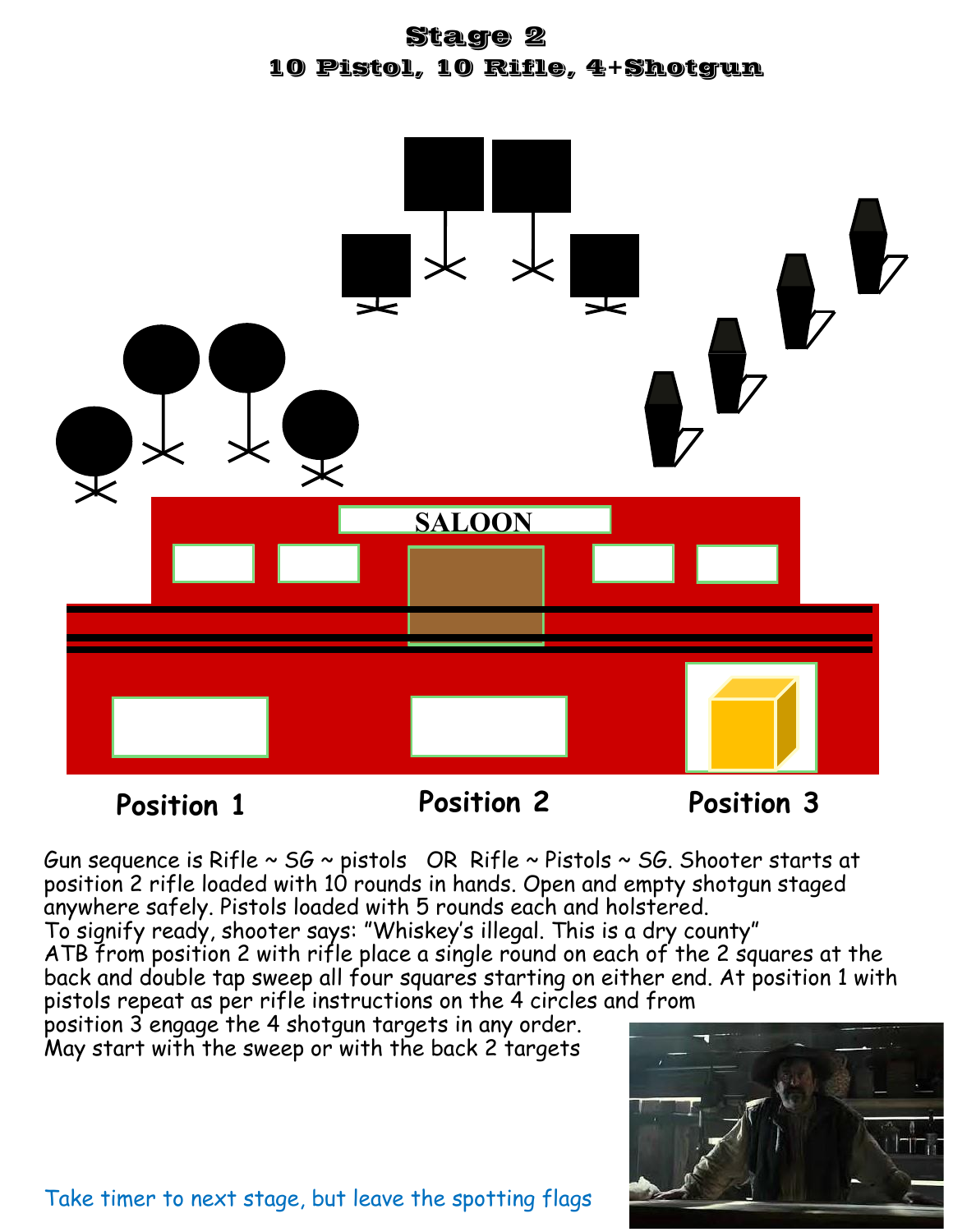## Stage 3

10 Pistol, 10 Rifle, 4+Shotgun



Start with both feet completely inside the shooters square at position 1 with hand(s) on pistol(s). Rifle loaded with 10 rounds and open and empty shotgun staged on table at position 2, pistols loaded with 5 rounds each and holstered.

Gun sequence is Pistols~ Rifle~SG. When ready, shooter says: "First time?" ATB with pistols double tap the blue buzzard, then sweep the squares twice from the same direction (starting on either end) then double tap the blue buzzard for a total of 10 rounds. From position 2 with rifle repeat pistol instructions. Make rifle safe pointing into berm fully on left side of red guide for safe downrange movement. Retrieve shot gun and move to position 3 and engage both shotgun targets till down then move to position 4 and engage both shotgun targets till down.

Position 3 is to the right of the 1st cactus and position 4 is to the right of the 2nd cactus. Shotgun barrels must be fully clear and to the right of the cacti.

You may NOT shoot over the cacti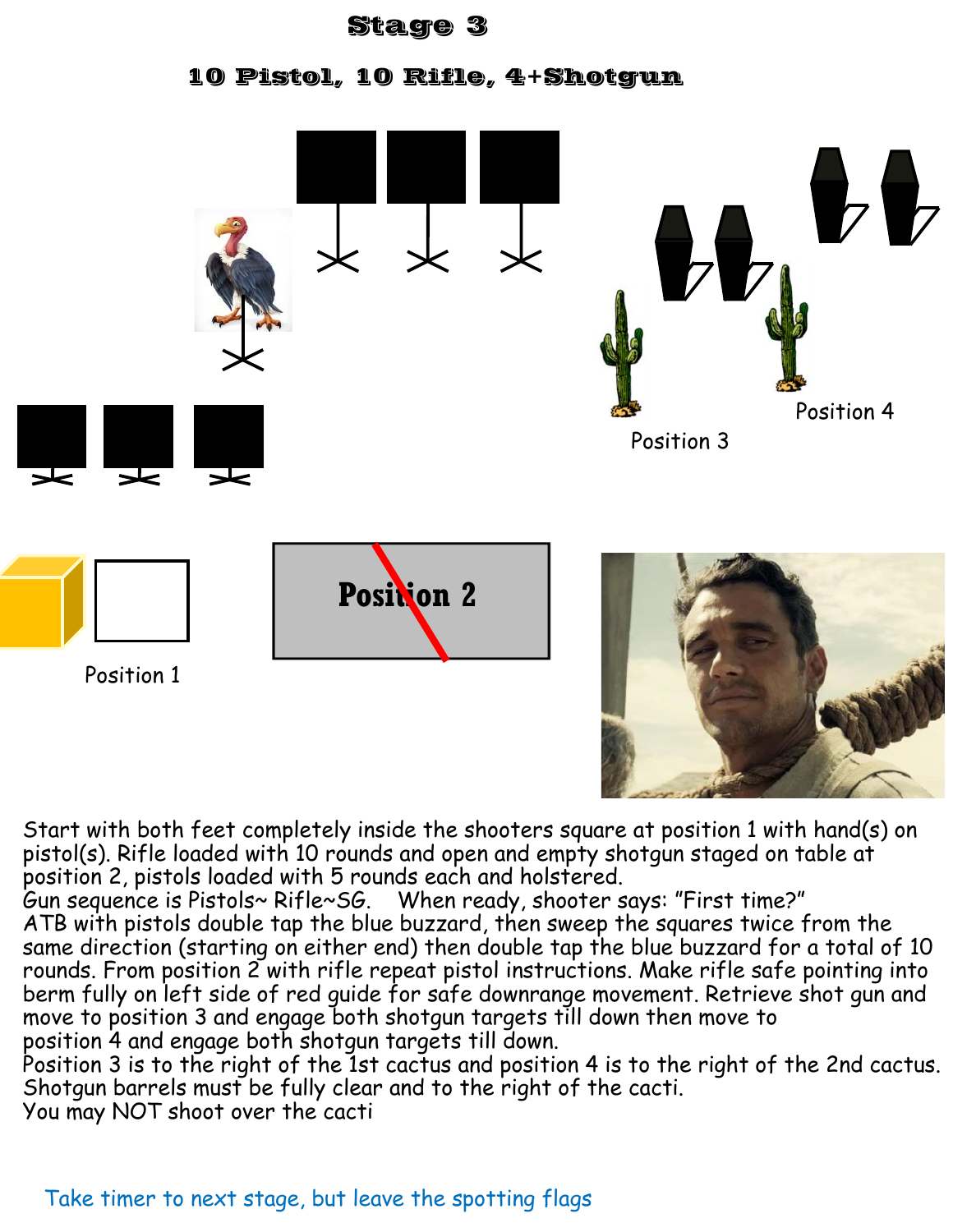## Stage 4

10 Pistol, 9+1 Rifle, 4+Shotgun



Start anywhere behind table at position 1 with hands touching hat. Rifle loaded with **9** rounds and open and empty shotgun staged on table at position 1, pistols loaded with 5 rounds each and holstered. Gun sequence is Rifle  $\sim$  Pistols  $\sim$  SG

When ready, shooter says: "They say you're the one to beat, singing and slinging guns" ATB with rifle triple tap sweep the squares starting on either end then place 10th or reloaded round on the blue buzzard. Make rifle safe pointing into berm fully on left side of red guide for safe downrange movement OR take it with you and place on hay bale next to position 2 and with at least one foot fully inside the shooters square with pistols triple tap sweep the squares starting from either end then place 10th round on the blue buzzard. Head back to table at position 1, retrieve shot qun and move to position 3 and engage both shotgun targets till down then move to position 4 and engage both shotgun targets till down.

Position 3 is to the right of the cactus and position 4 is to the right of the cactus Shotgun barrels must be fully clear and to the right of the cacti.

You may NOT shoot over the cacti. Rifle reload can be made anytime after the beep but shooter must start with the sweep. If you choose to take rifle to hay bale ensure it is safely between the 2 side rails

## Take timer to next stage, but leave the spotting flags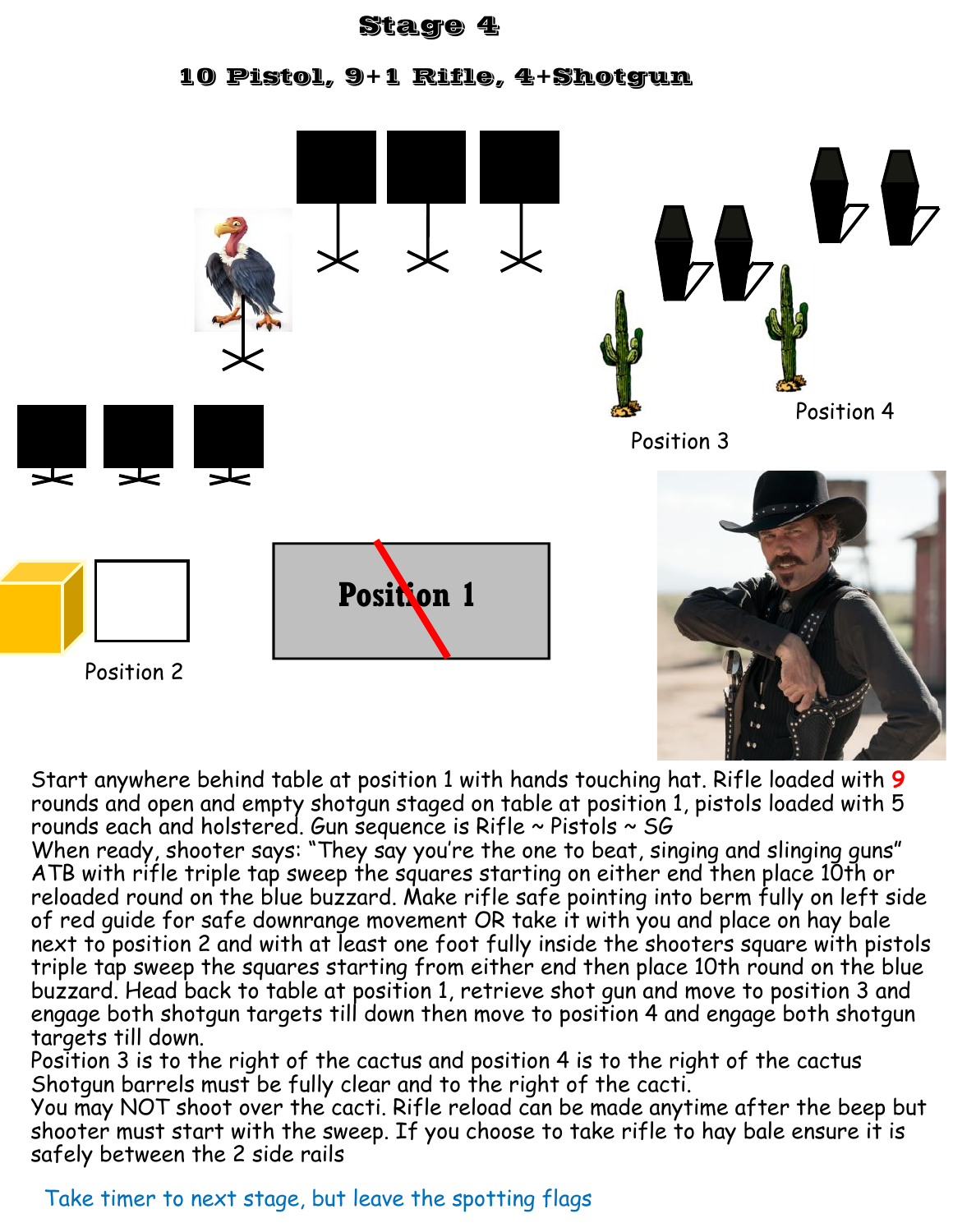

Shooter starts with both feet anywhere behind table at position 2, rifle loaded with 10 rounds in hands. Open and empty shotgun also staged at position 2, pistols loaded with 5 rounds each and holstered. Sequence in Rifle  $\sim$  SG  $\sim$  Pistols.

To signify ready, shooter says: "You measly skunk, you shot me in the back." ATB, from position 2 with rifle alternate single taps on the blue targets for 6 rounds and place 2 rounds on each of the black squares. Make rifle safe, retrieve shotgun and engage the 2 knockdowns till down then move with shotgun to position 1 and engage the 2 remaining knockdowns, make shotgun safe and with pistols repeat the rifle instructions

Shooter may start with alternates on the blue targets or start with 2 rounds on each square. May start with either target for the alternates.

Shooter must have at least one foot behind the table at position 1 when engaging the 2 shotgun knock downs and the pistol targets.

(The hay bale is not in play here)



Take timer to next stage, but leave the spotting flags